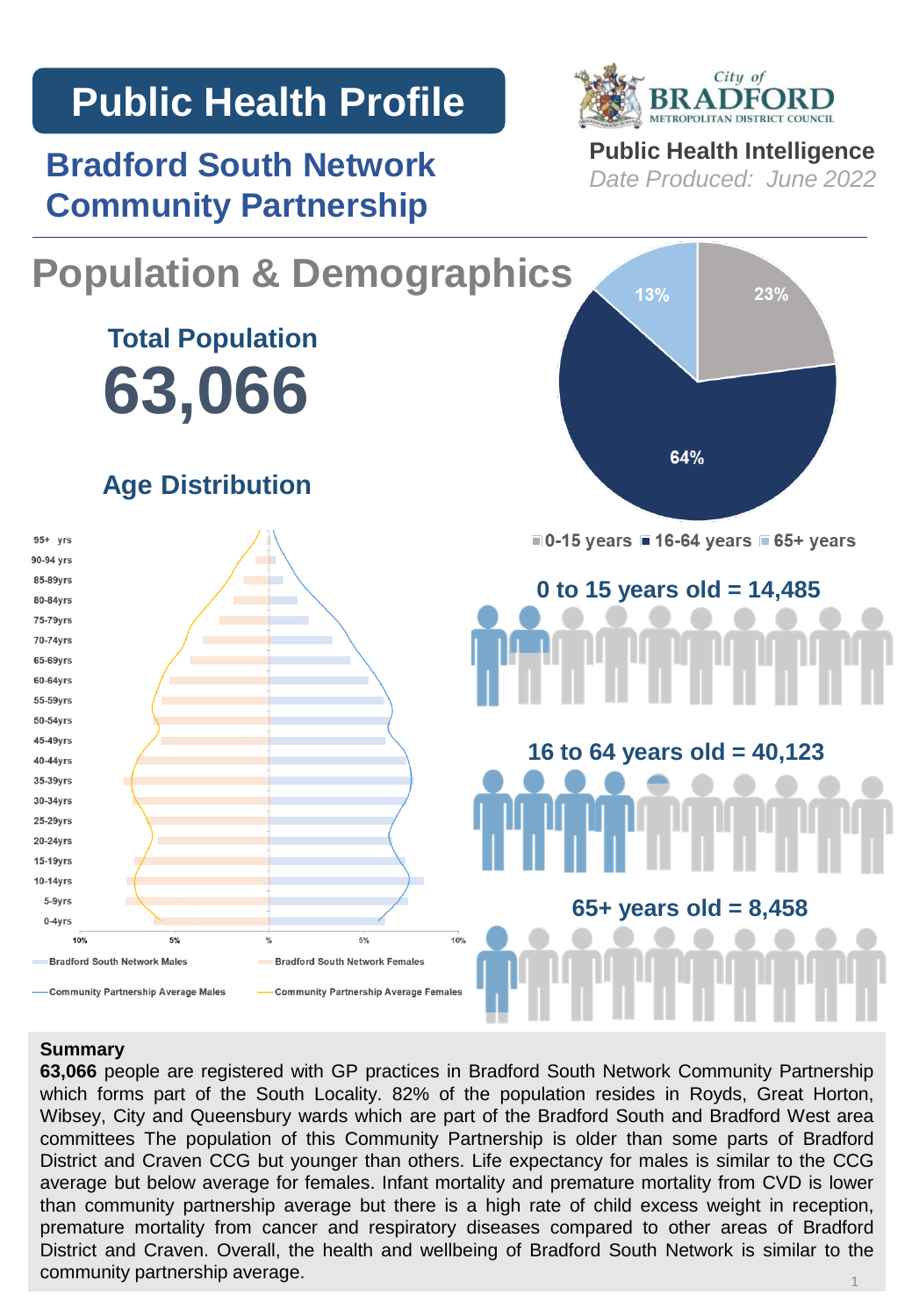# **Life Expectancy**

#### **Three Year Averages 2018-20**



## **Death Rate: per 100,000 population**

|                                   |                               | <b>Community</b><br><b>Partnership Average</b> | <b>Bradford South Network</b><br><b>Community Partnership</b> |
|-----------------------------------|-------------------------------|------------------------------------------------|---------------------------------------------------------------|
| <b>Death</b><br>$\delta$<br>Cause | <b>Cancer</b>                 | 136.6                                          | 168.1                                                         |
|                                   | <b>Cardiovascular Disease</b> | 113.5                                          | 85.0                                                          |
|                                   | <b>Respiratory Disease</b>    | 46.8                                           | 63.5                                                          |
|                                   | <b>All Causes</b>             | 453.0                                          | 471.5                                                         |
|                                   | <b>Significantly better</b>   | Not significantly different                    | <b>Significantly worse</b>                                    |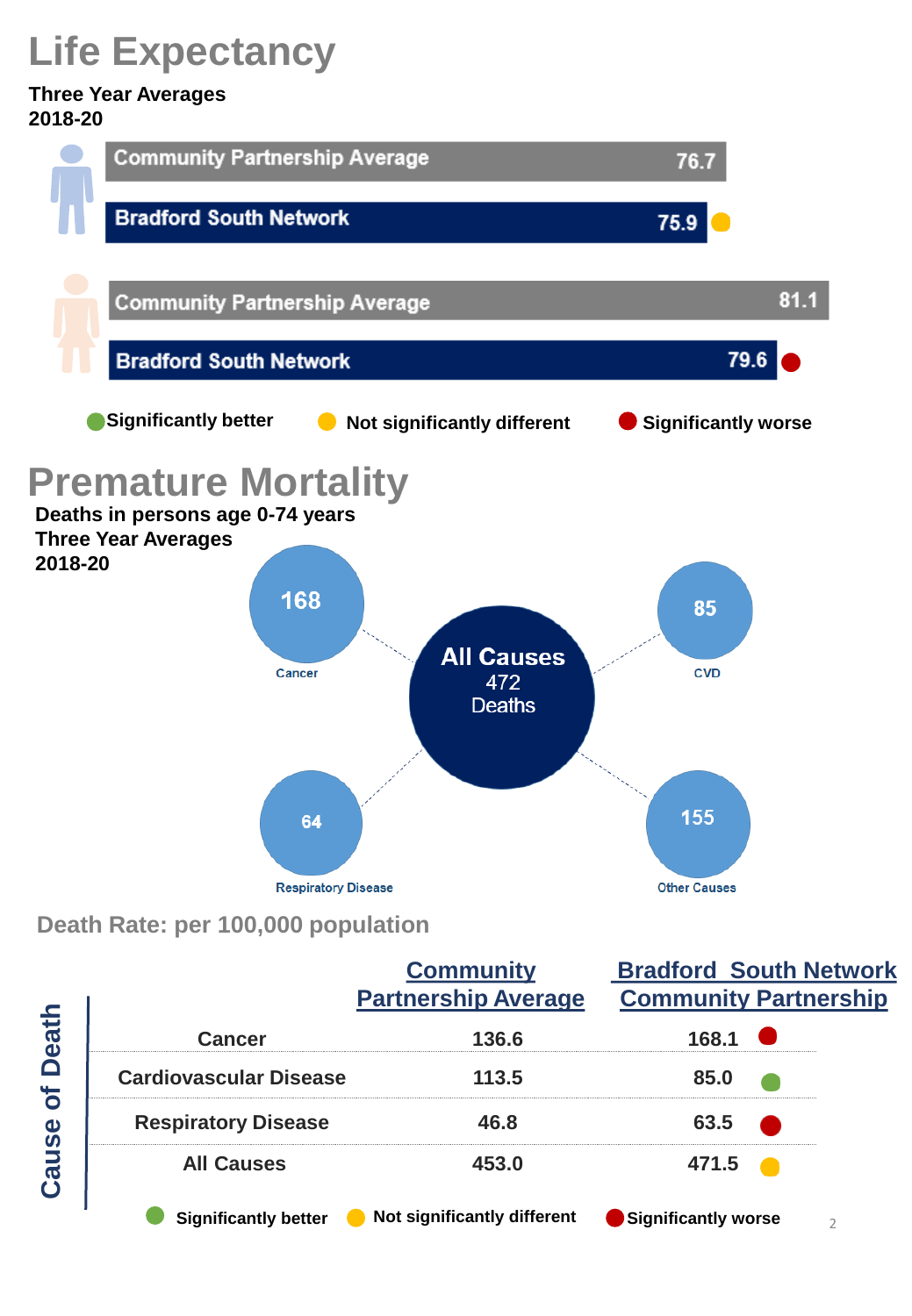# **Child Health**

## **Teenage Pregnancy**

**Number of conceptions per 1,000 females aged 15-17 2017-19**



### **Child Excess Weight**





### **Infant Mortality**

**Number of infant deaths under 1 year of age per 1,000 live births 2018-20**